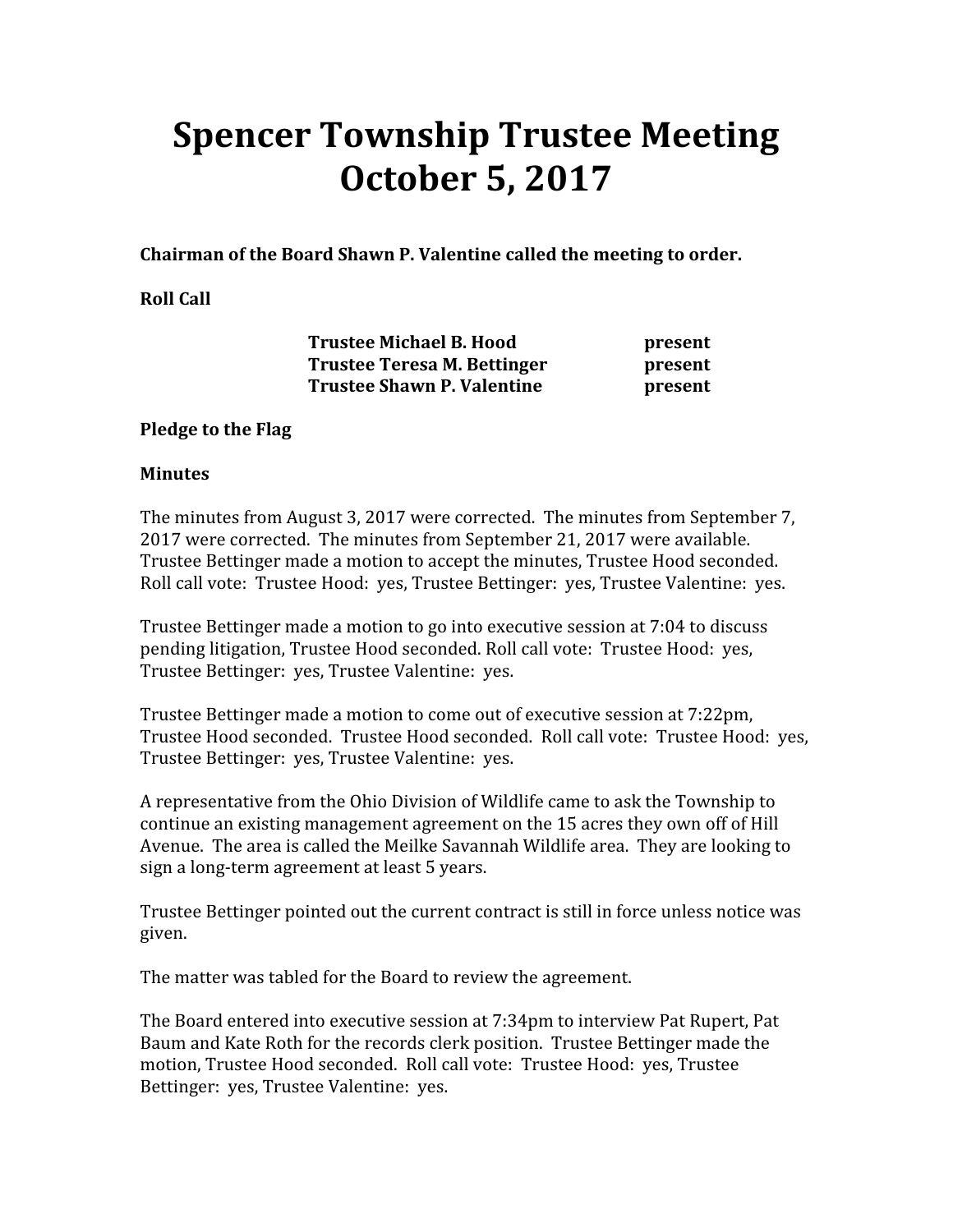The Board came out of executive session at 8:18, Trustee Hood made the motion to come out of executive session, Trustee Bettinger seconded. Roll call vote: Trustee Hood: yes, Trustee Bettinger: yes, Trustee Valentine: yes.

Trustee Valentine explained the Board decided to choose the candidate that was best for the position.

Trustee Bettinger made a motion to hire Patricia Baum, Trustee Hood seconded. Roll call vote: Trustee Hood: yes, Trustee Bettinger: yes, Trustee Valentine: yes.

Trustee Hood made a motion to pay her \$16/hour, Trustee Bettinger seconded. Roll call vote: Trustee Hood: yes, Trustee Bettinger: yes, Trustee Valentine: yes.

The records clerk will work twenty hours (20) per week. Trustee Hood made the motion, Trustee Bettinger seconded. Roll call vote: Trustee Hood: yes, Trustee Bettinger: yes, Trustee Valentine: yes.

Trustee Hood thanked the other applicants.

#### Financials

| <b>Receipts</b> | \$24,179.66 |
|-----------------|-------------|
| <b>Payments</b> | \$17,773.18 |

#### Fund Balances

|      | General                      | \$1,937,358.81 |
|------|------------------------------|----------------|
|      | <b>Motor Veh. License</b>    | \$16,695.88    |
|      | <b>Gas Tax</b>               | \$57,924.58    |
| Fire |                              | \$199,778.81   |
|      | <b>Permissive Motor</b>      | \$73,124.22    |
|      | <b>Misc. Special Revenue</b> | \$483.60       |
|      |                              | \$2,285,365.90 |

Trustee Hood made a motion to accept the financials, Trustee Bettinger seconded. Roll call vote: Trustee Hood: yes, Trustee Bettinger: yes, Trustee Valentine: yes.

#### Pay the Bills

Trustee Bettinger made a motion to pay the bills, Trustee Hood seconded. Roll call vote: Trustee Hood: yes, Trustee Bettinger: yes, Trustee Valentine: yes.

#### Zoning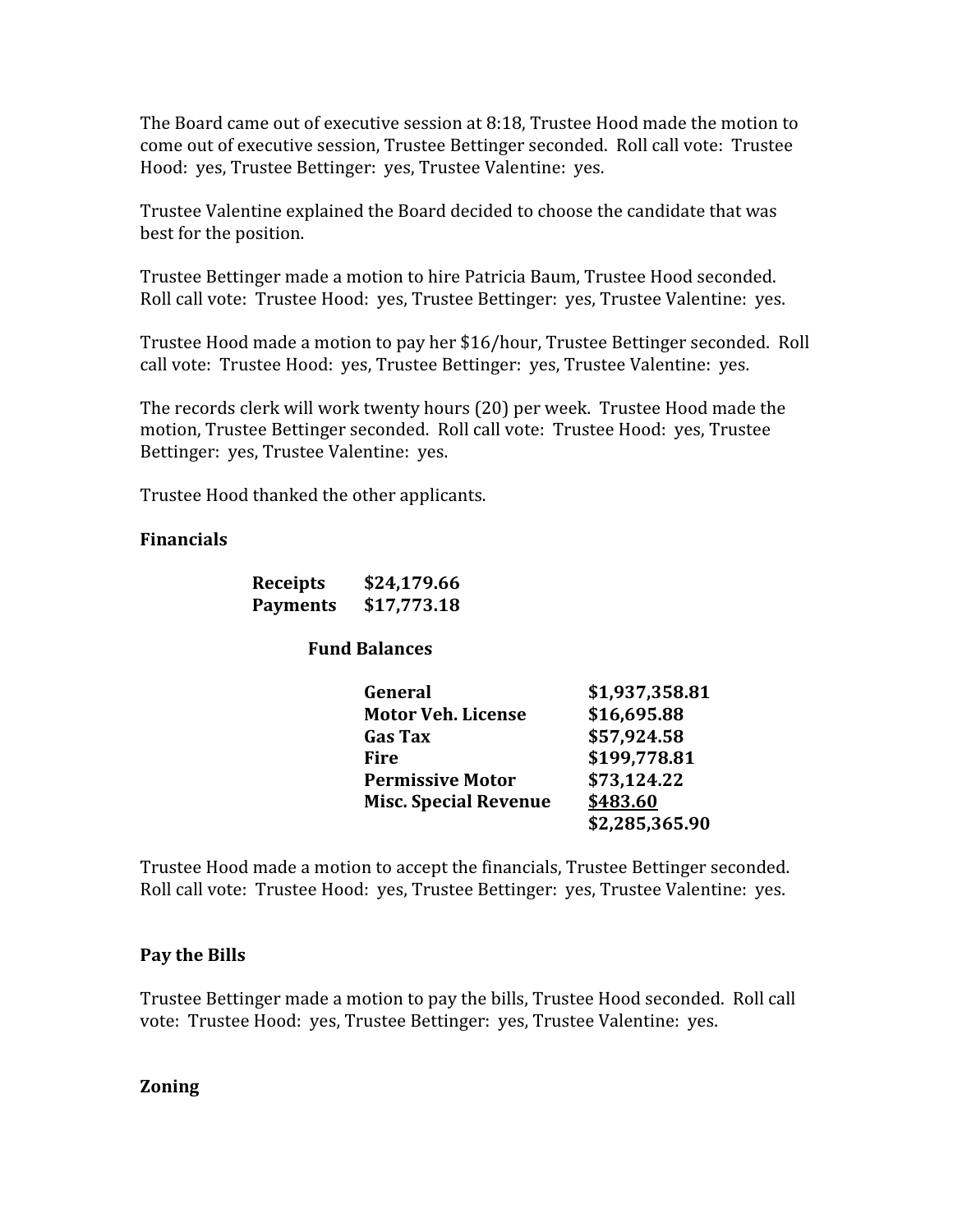Zoning Inspector, Eric Gay, explained a hearing would be held by the Lucas County Planning Commission for the old grocery store on the corner of Raab and Bancroft, the owner is Capelletti family.

Johnson Controls plans are with the Planning Commission for their warehouse expansion. He would like to have a special meeting on October 19, 2017 at 6:30pm to get this warehouse expansion taken care of. This will be publicized in a local paper, The Blade. Trustee Hood made a motion to advertise in the Blade, Trustee Bettinger seconded. Roll call vote: Trustee Hood: yes, Trustee Bettinger: yes, Trustee Valentine: yes.

The Zoning Commission had a meeting with Sheilah McAdams; he will give a report at a later time.

No BZA meeting

## Road

Dean Croskey reported the unlimited pickup starts October 9, 1017.

## **Fire**

Chief Cousino emailed a fire report. It will be attached to the permanent minutes.

# JEDZ

#### Correspondence

The Township received 2 certificates of insurance for the Poggemeyer Design group. One certificate was from USI Insurance Services for \$1,000.000, the other was from The James B. Oswald Company for \$5,000,000.

The Township received from the Lucas County Auditor revenue budget information for 2018. The estimated real estate taxes for the general fund is \$94,000, the estimated real estate taxes for the fire fund are \$72,000. Carlos Ruiz questioned if the Township is going to again waive the 2 fire levies. This will be acted on at the next meeting.

The Township received notification from Bryan Zienta, from the Lucas County Engineer's office. Bridge No. 264 located .1 miles south of Frankfort Road is in an accelerated state of deterioration of the south abutment and this reduces the bridges ability to carry loads. In the interest of public safety, the bridge will be closed until further notice.

July 2018 is when the bridge can be repaired according to Sarah Rowland. The cost is \$123,000.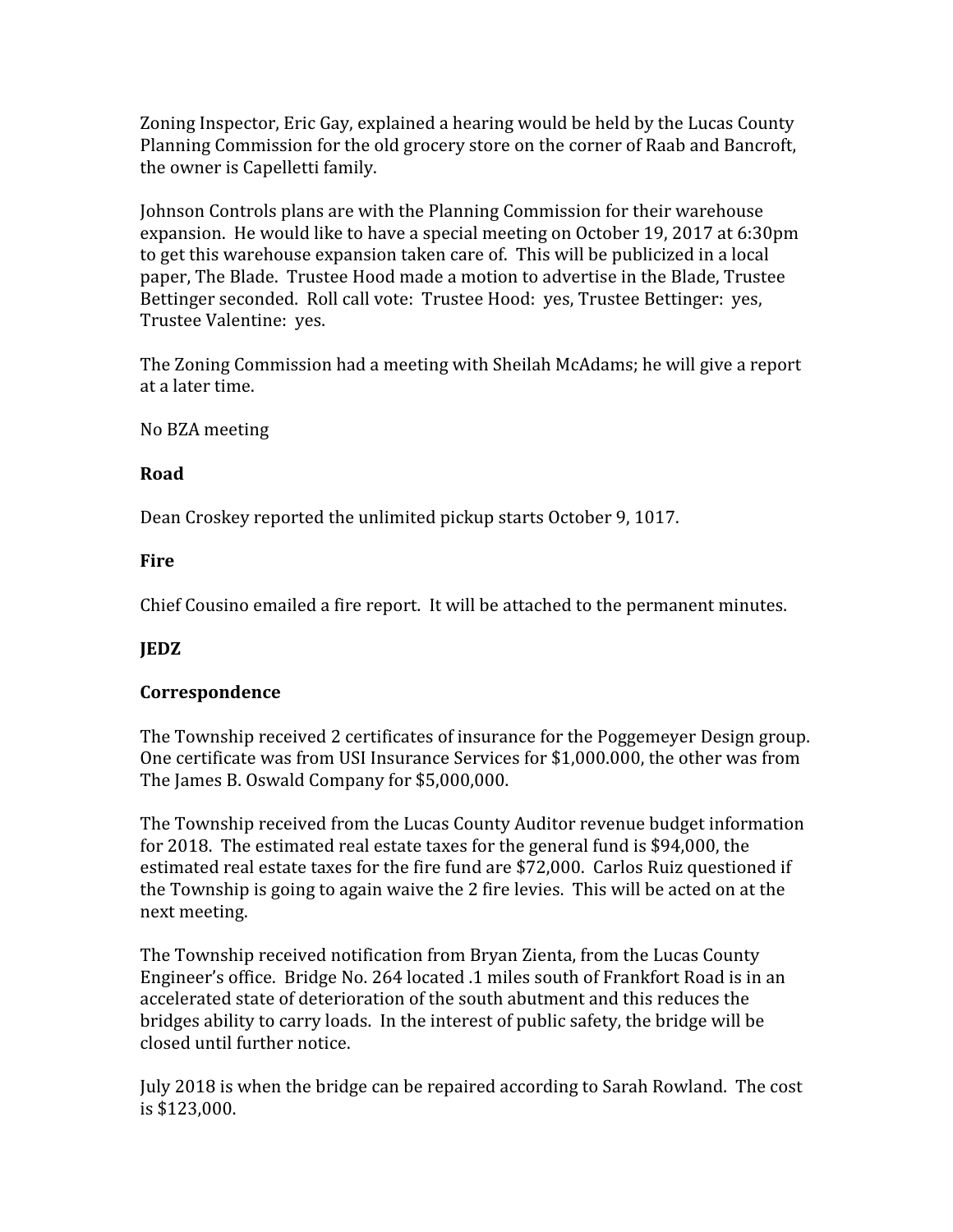The Township received a refund check for overpayment of property taxes. The refund was a result of penalties being waved because the property (parcel 60- 12551) is now tax-exempt. The refund was in the amount of: \$957.03.

The Township received a written records request from D. Hilarion Smith. He is requesting hard copies of the security system quotes, the invoice and a copy of the signed check.

## Old Business

The Board was going to sell 2 pieces of equipment. The Linkbelt tractor and the 94 Freightliner fire engine. Trustee Valentine explained both Florida and Texas are requesting donated engines because of the hurricane damage to their equipment. This matter was tabled until the meeting on October 19, 2017.

Unlimited pickup begins on 10/09/17.

## New Business

Trustee Valentine introduced a proposed partnership with the Lucas County Port Authority to promote an energy efficient district in the Township. This will open up dollars to Township businesses. This plan will offer low interest loans.

Reduction of electricity used and an upgrade of lighting fixtures is one of the benefits Trustee Valentine explained.

In another partnership with the Port Authority Trustee Valentine wants to partner with the Lucas County Port Authority as a way of investing surplus funds the Township possesses. Businesses in the Township could take low interest loans out on these dollars as well as other businesses in Lucas County.

This is a secured investment. This is also a long-term investment.

The return is around 3%.

This partnership will be discussed in detail at the meeting on October 19, 2017.

Trustee Valentine will forward a PDF of both initiatives to the Board.

# Open to the Public

Kate Roth, resident wanted to know when they would begin resume the cleaning work on Drennan ditch. They will resume in the spring and they are about 1/8th of a mile in from Meilke Road. They are not clear-cutting ditch banks. All underlying brush will be removed.